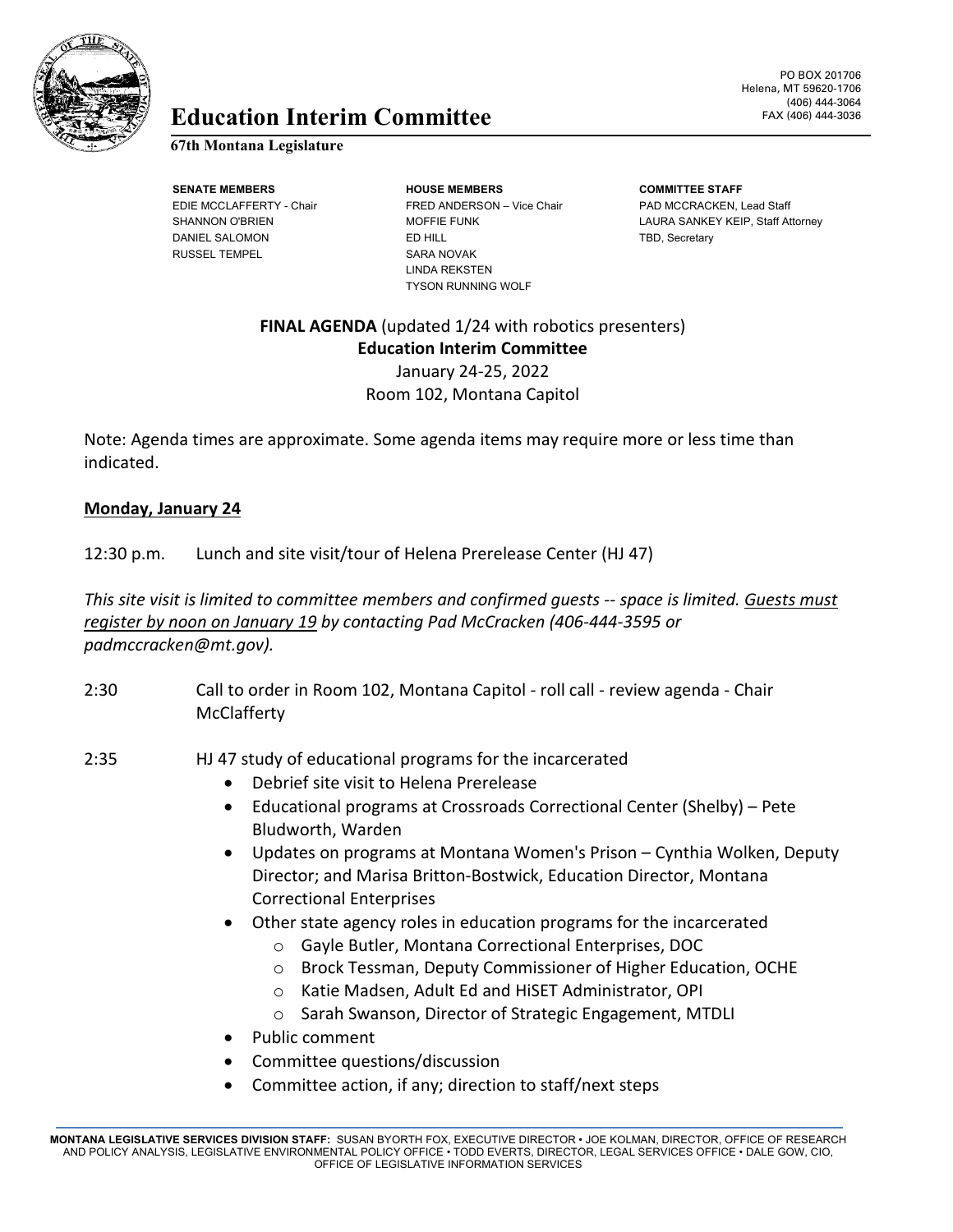| 3:45                | Robotics, out-of-school programs/partnerships, funding - Chuck Merja, Coach, and<br>students of Redneck Robotics, Sun River<br>3:45 - Zoom with Emily Evans, student at MSU<br>$\bullet$<br>4:00 - robotics demonstration in Rotunda<br>$\bullet$<br>4:20 - panel discussion with Coach Merja, Robyn Mathison, Alex Smith, Adeline<br>Hahn (via Zoom), and Baylee Herman |
|---------------------|--------------------------------------------------------------------------------------------------------------------------------------------------------------------------------------------------------------------------------------------------------------------------------------------------------------------------------------------------------------------------|
| 5:00                | Public Comment* on any topic within the committee's jurisdiction                                                                                                                                                                                                                                                                                                         |
| 5:15                | Review Tuesday agenda - recess for the day                                                                                                                                                                                                                                                                                                                               |
| Tuesday, January 25 |                                                                                                                                                                                                                                                                                                                                                                          |
| 8:30 a.m.           | Reconvene - Chair McClafferty                                                                                                                                                                                                                                                                                                                                            |
| 8:35                | Administrative rule review/litigation update - Jameson Walker, LSD Attorney                                                                                                                                                                                                                                                                                              |
| 8:45                | Montana University System updates<br>OCHE updates<br>$\bullet$<br>Montana 10 presentation<br>$\bullet$<br>Committee questions/discussion<br>$\bullet$                                                                                                                                                                                                                    |
| 9:30                | Office of Public Instruction updates - Superintendent Arntzen<br>Committee questions/discussion                                                                                                                                                                                                                                                                          |
| 10:15               | <b>Break</b>                                                                                                                                                                                                                                                                                                                                                             |
| 10:30               | CSCT update - Sharyl Allen, Deputy Superintendent, OPI; Charlie Brereton and Meghan<br>Peel, DPHHS                                                                                                                                                                                                                                                                       |
| 10:45               | Quality Educator Loan Assistance Program update - Jay Phillips, CFO, OPI; and McCall<br>Flynn, Executive Director, Board of Public Education                                                                                                                                                                                                                             |
| 11:00               | Continue school health benefits discussion with review of LC 2080 (2019) - Diane<br>Fladmo, MFPE; Andy Holmlund, MSSF/MUST; Lance Melton, MTSBA<br>Public comment<br>$\bullet$<br>Committee questions/discussion<br>$\bullet$<br>Committee action, if any; direction to staff/next steps<br>$\bullet$                                                                    |
| 11:45               | Public Comment* on any topic within the committee's jurisdiction                                                                                                                                                                                                                                                                                                         |
| 12:00               | Lunch break (lunch provided for committee members)                                                                                                                                                                                                                                                                                                                       |